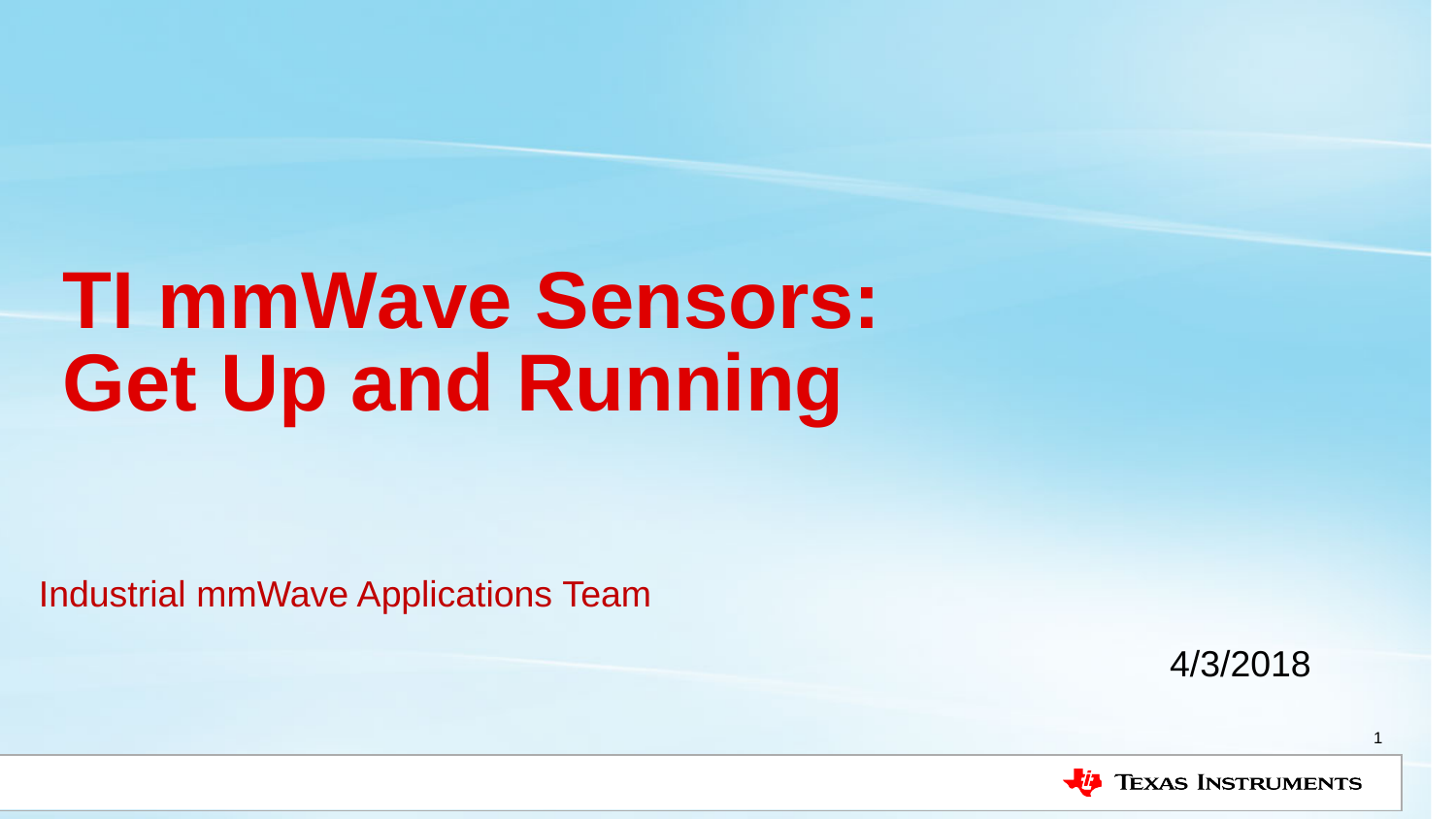#### **Agenda**

- Introductions
- Walk through OOB (out-of-box) Demo of SDK1p1
	- Options in mmwave demo visualizer
	- Understanding configuration file options
- Feature highlights of Mmwave SDK1p1 OOB Demo
- Demo of calibration feature/dataformat
- QA

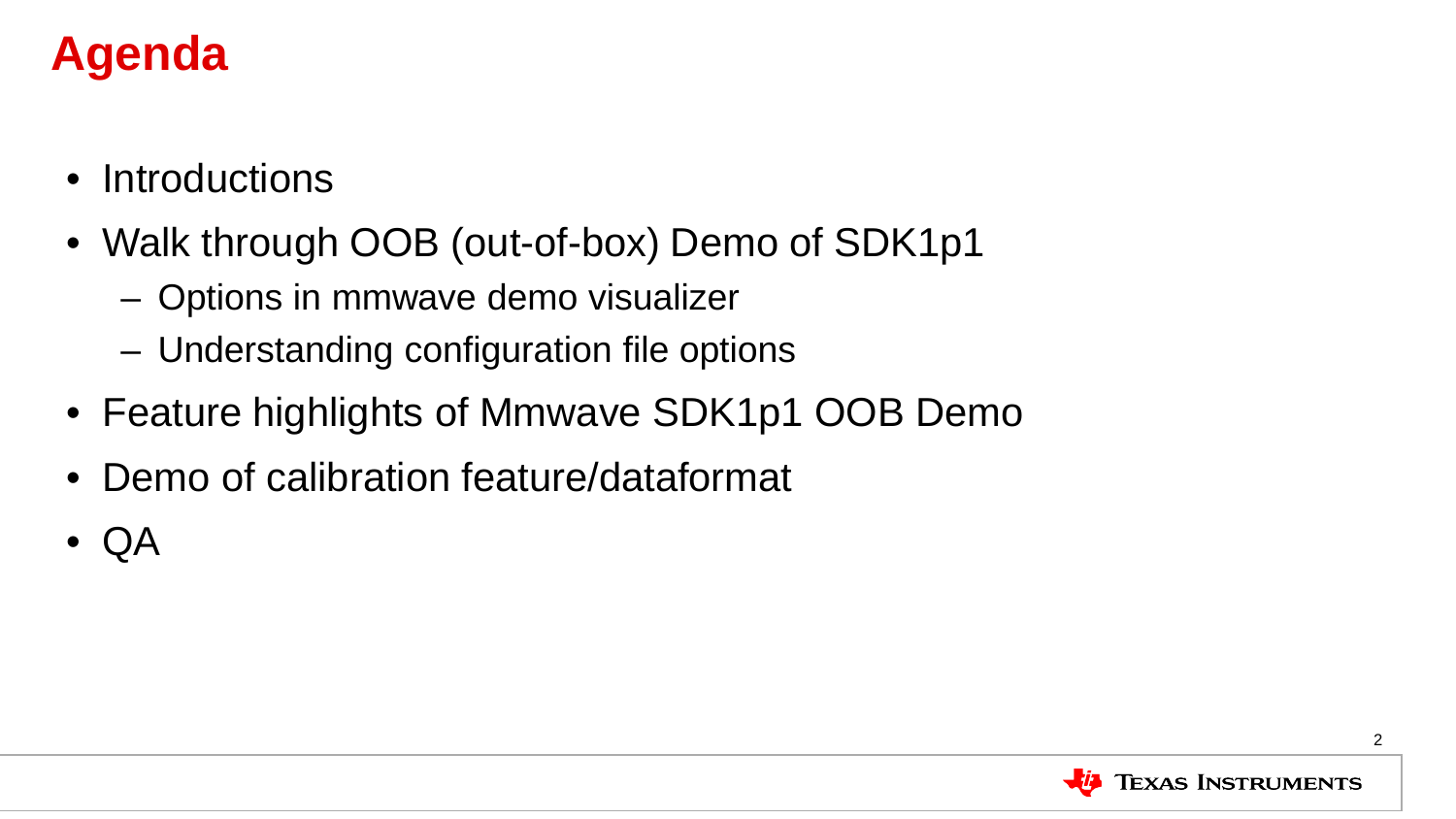## **Introductions**



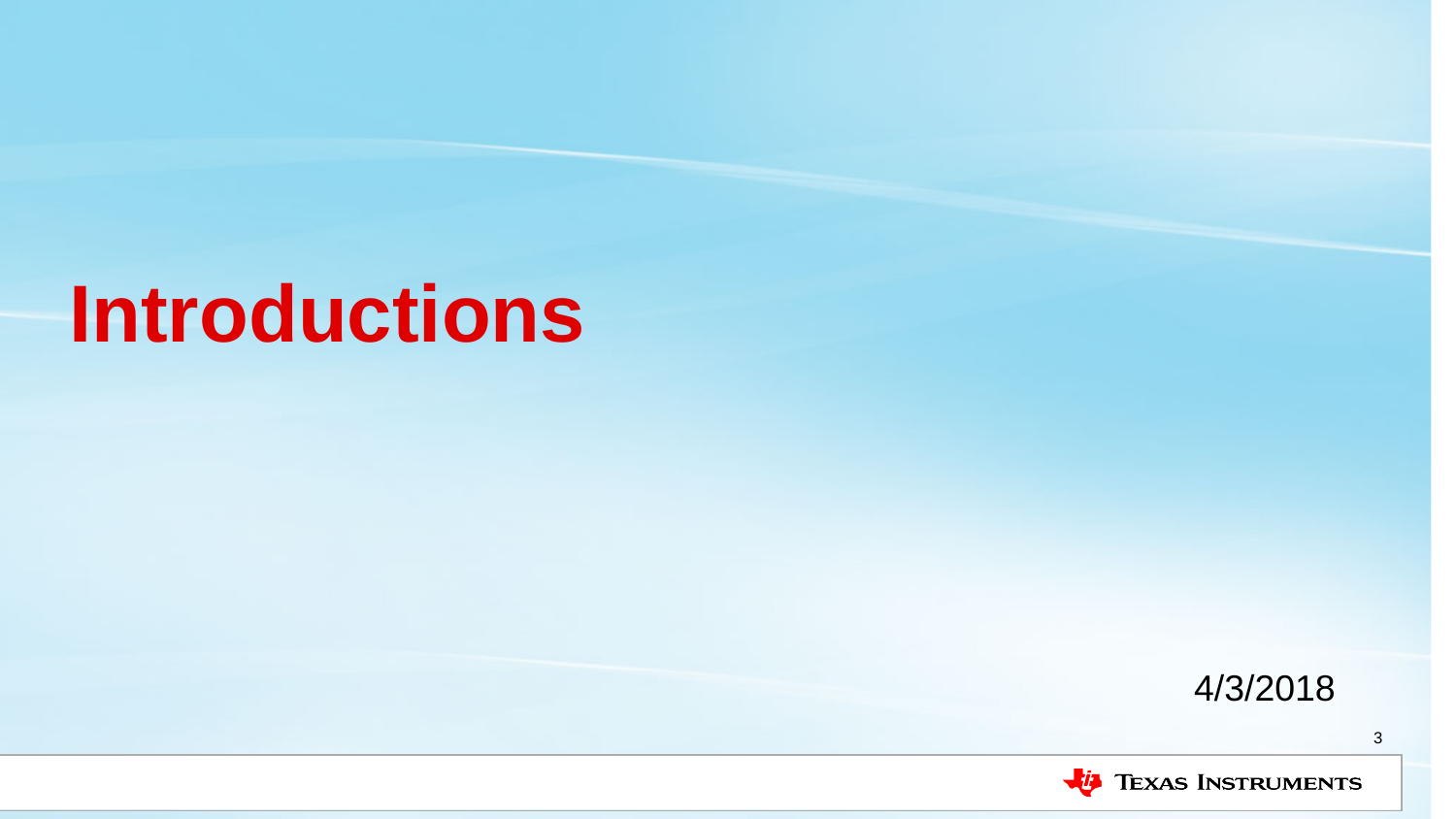### **Presenters**

#### **Michelle Liu**

Application Engineer, Industrial mmWave Radar.

Currently works on Mmwave radar SOCs, focusing on application notes publication, customer support on Mmwave SDK and release of Mmwave training labs. Before that, she worked on the digital front end in small cell application.

#### **Adrian Ozer**

Application Engineer, Industrial mmWave Radar

Bachelors at Texas A&M University, Masters at the University of Texas at San Antonio. Applications in analog logic before joining the Industrial Radar team.

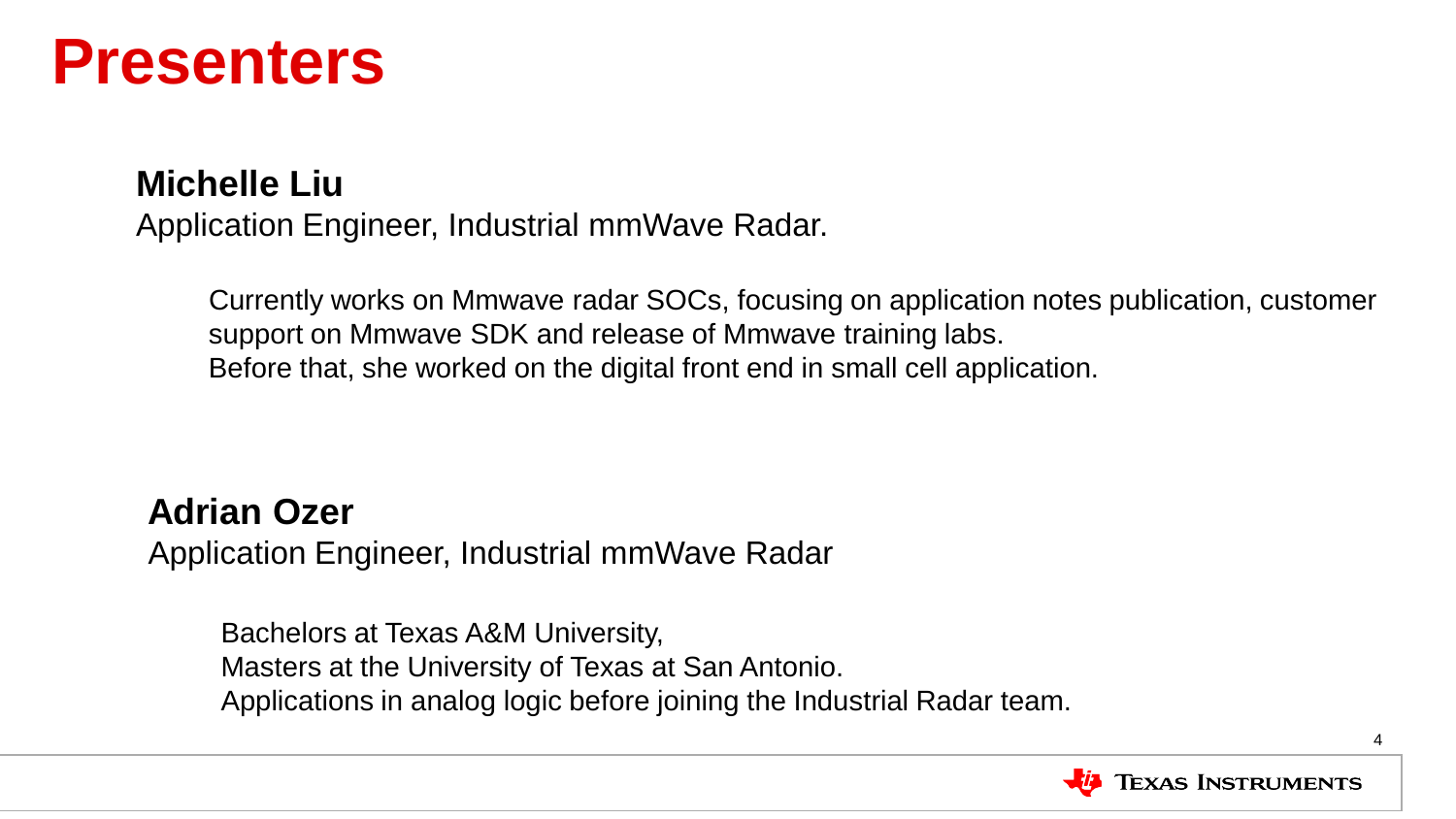### **About Out of box (OOB) demo**

- Out-of-box demo with easy configurability via TI cloud based GUI
- The demonstration assumes that mmwave SDK has been installed and binaries are flashed
- IWR1443BOOST EVM will be used as an example for the OOB demo walkthrough

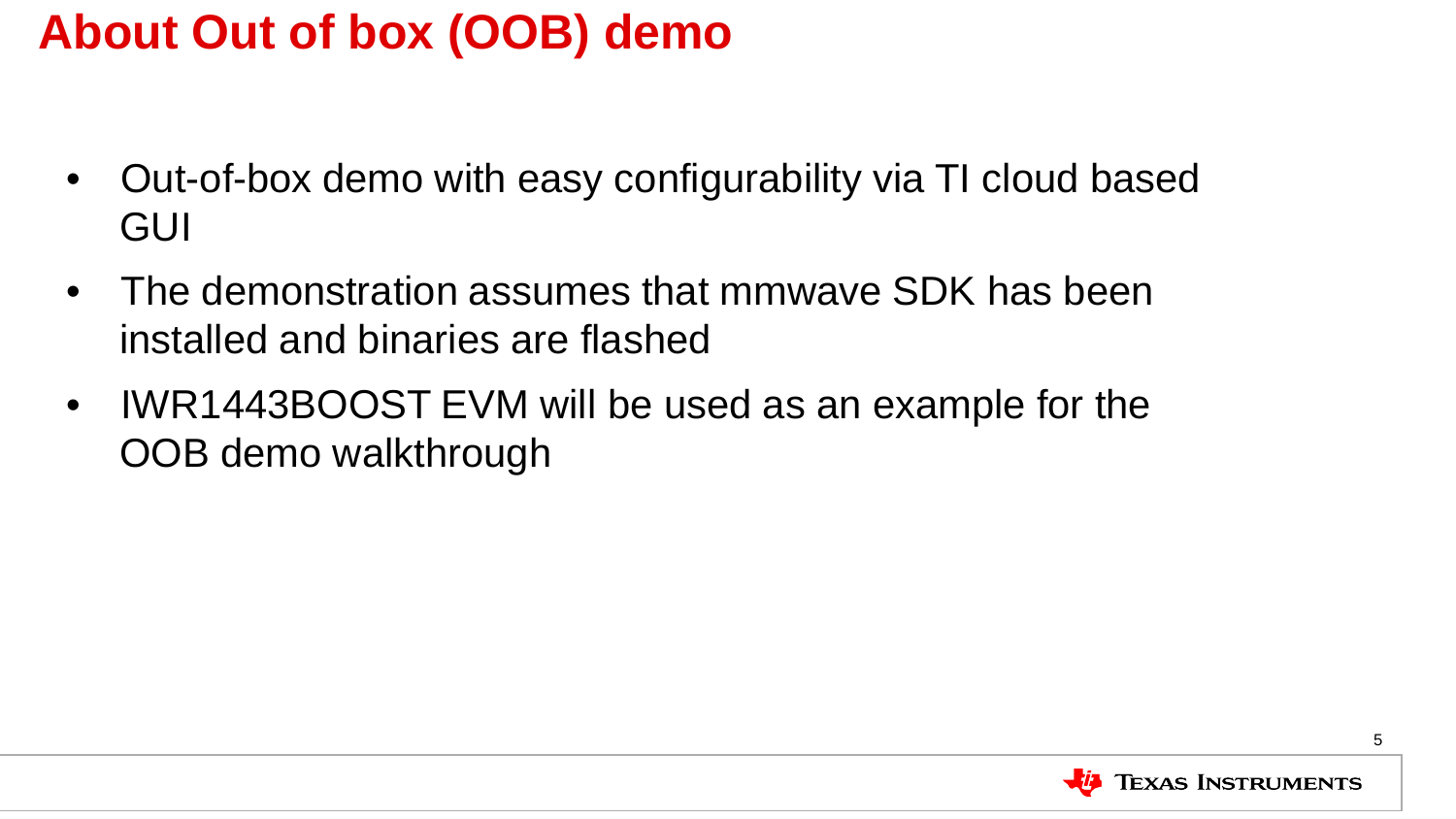## **Walk Through of OOB Demo**

4/3/2018



6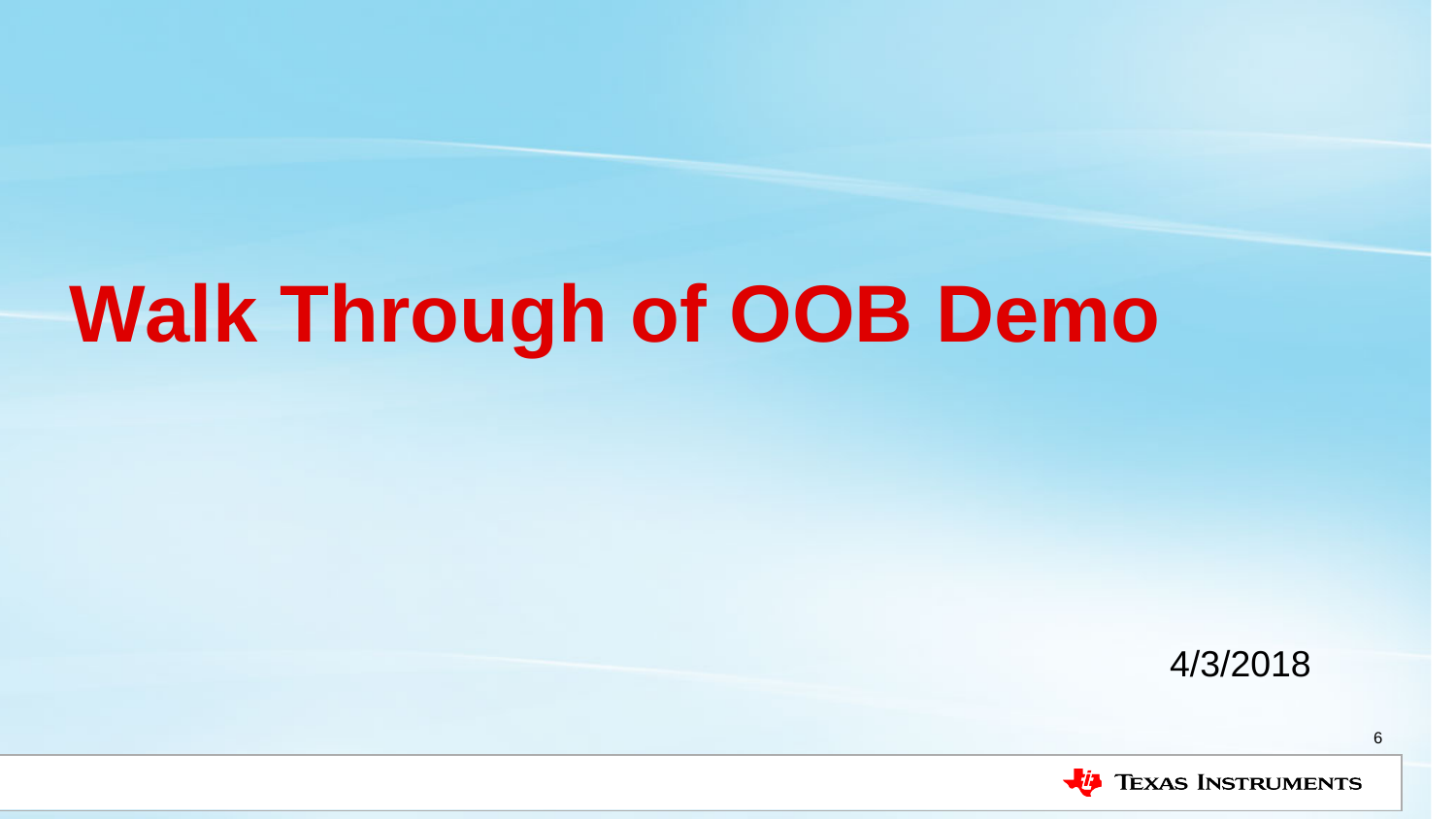### **Setup of OOB Demo**

- Hardware connection
	- Power (5V)
	- USB connection
- After the binaries are Data RAM flashed on to EVM, put the SOP pin on the functional mode and then power up
- Go to mmwave demo visualizer at
	- [https://dev.ti.com/gallery/view/mmwave/mmWave\\_Demo\\_Visualizer/](https://dev.ti.com/gallery/view/mmwave/mmWave_Demo_Visualizer/)
	- Or search mmwave demo at [https://dev.ti.com/gallery.](https://dev.ti.com/gallery) Visualizer can be downloaded for off-line usage as well.



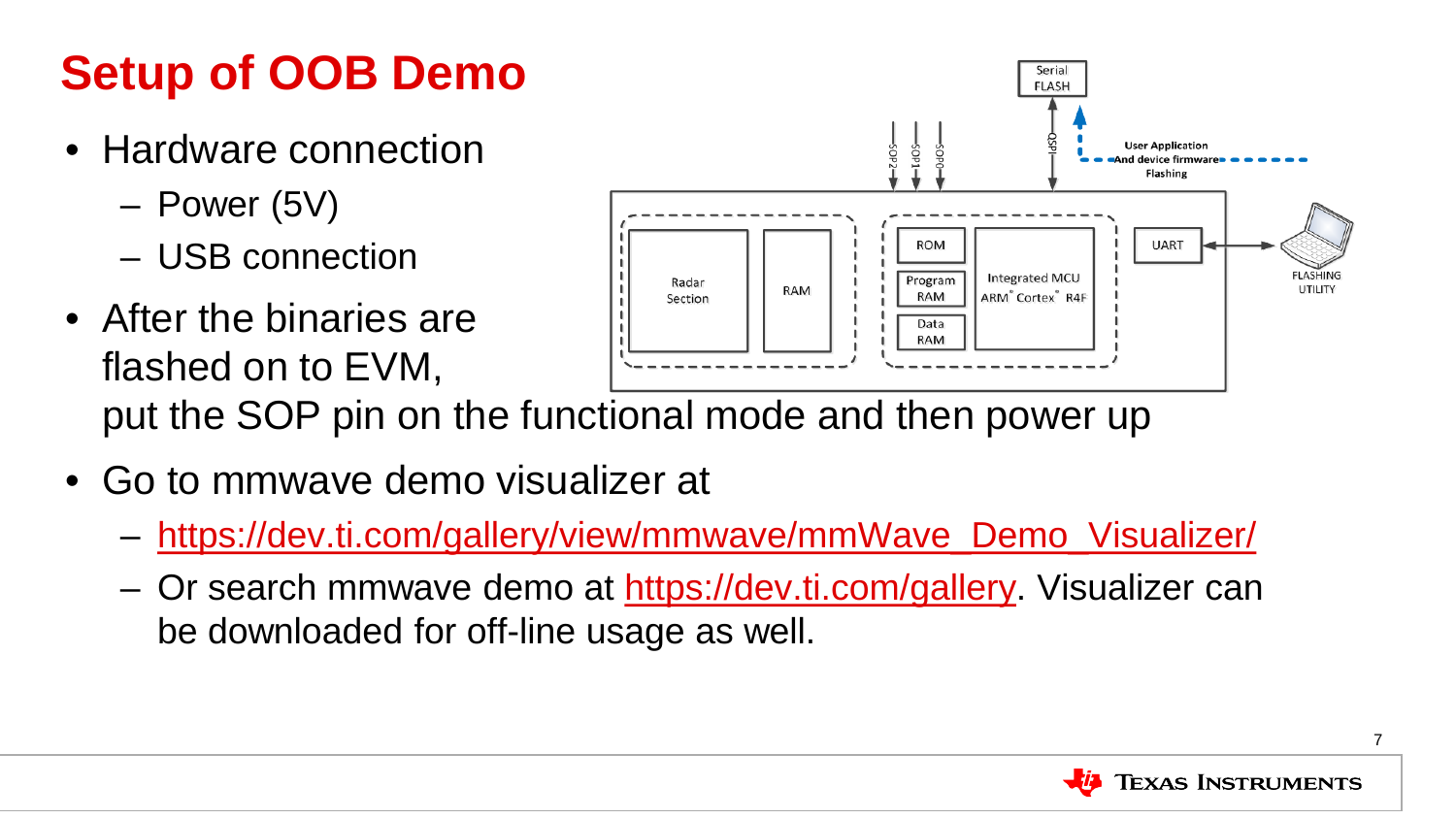## **Switch to Visualizer**

4/3/2018



8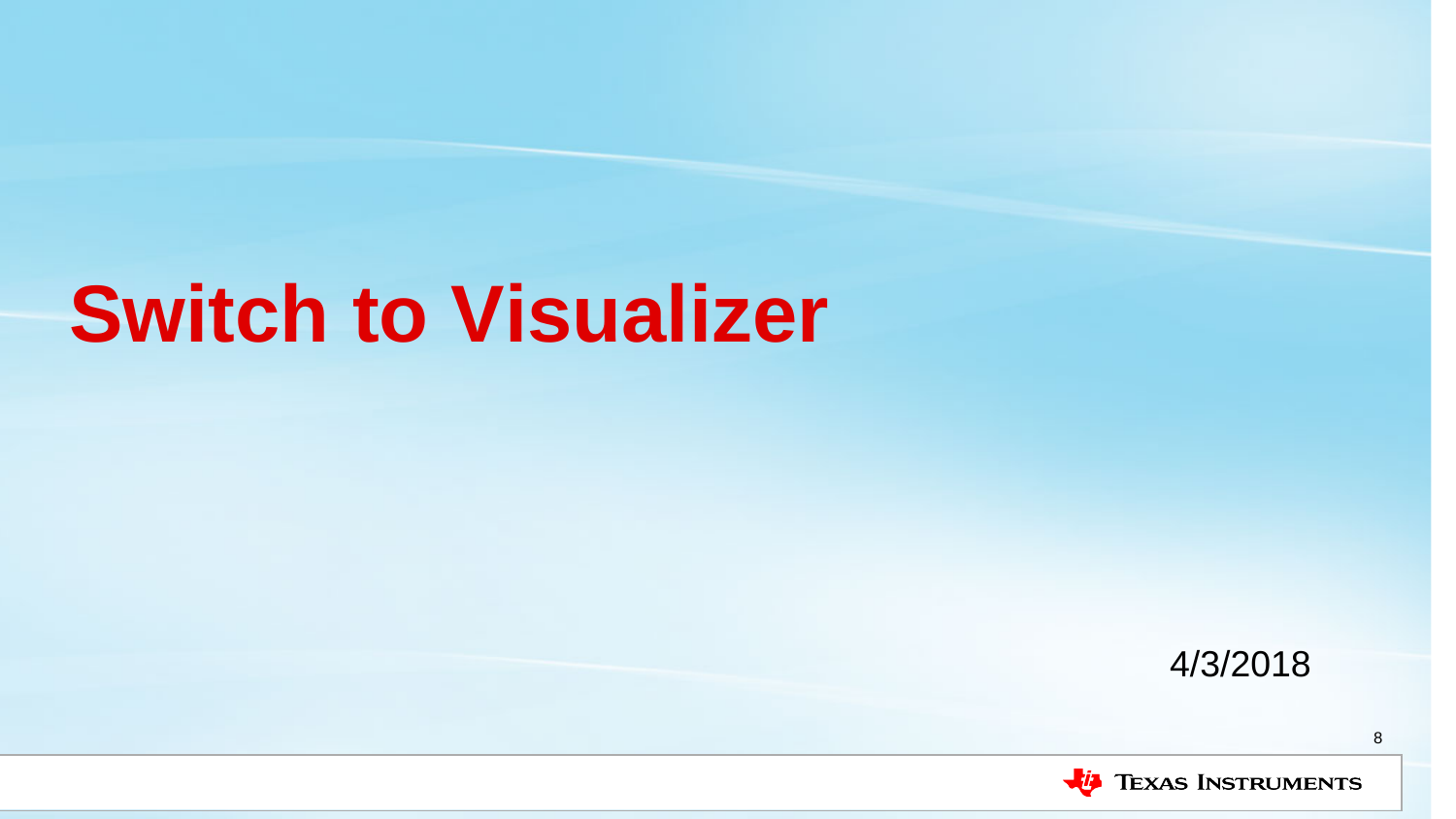# **New Features of OOB Demo (SDK1.1)**

4/3/2018

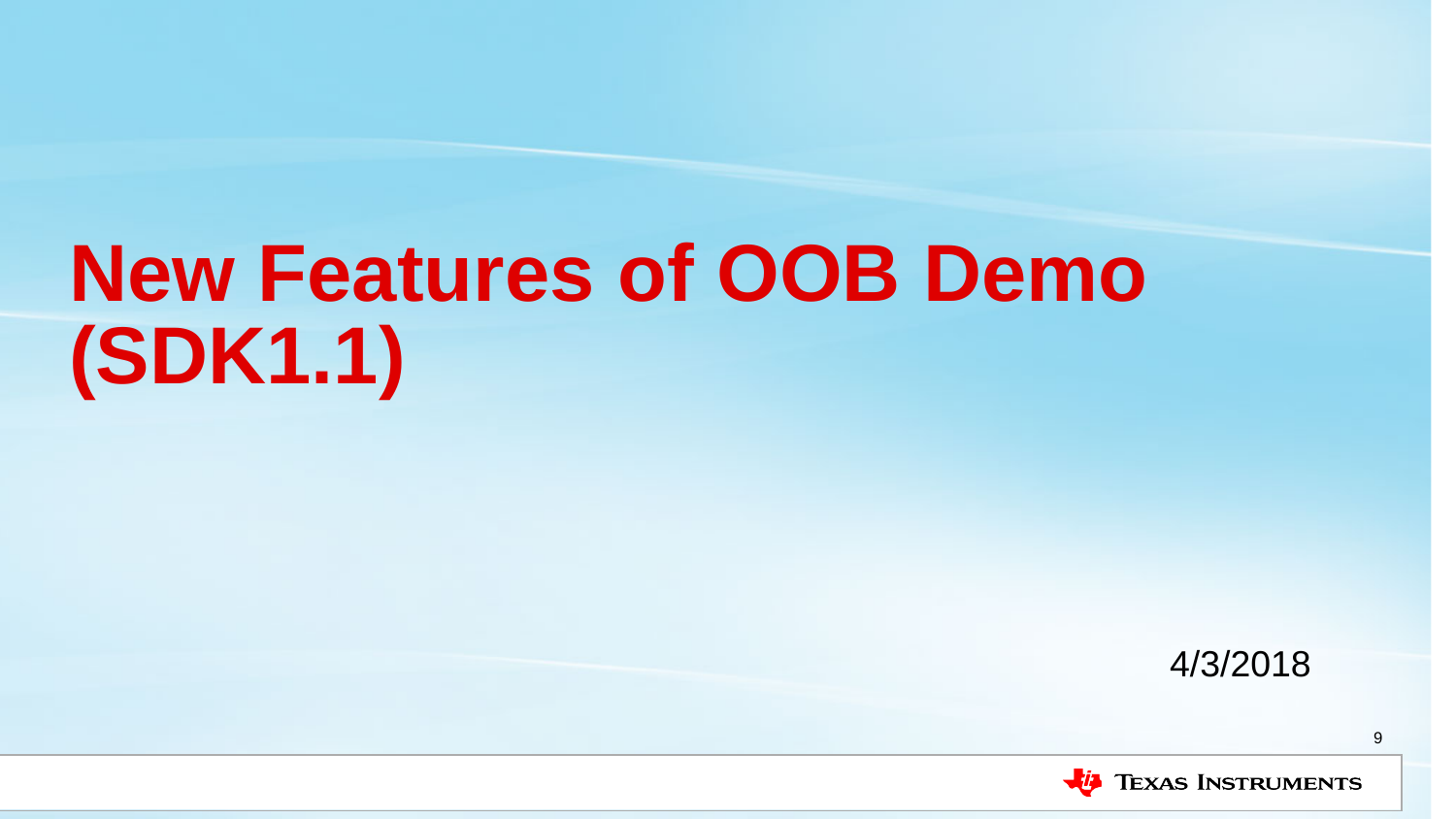#### **New Features and Demo**

- Added support for advanced frame config in mmW demo for xWR16xx(will not show)
- Added Static clutter removal command the mean value of the input samples to the 2D-FFT are subtracted (already demoed)
- Added new procedure and command in mmW demo to enable user to measure and compensate for range bias and rx antenna gain and phase error (will be demoed next)

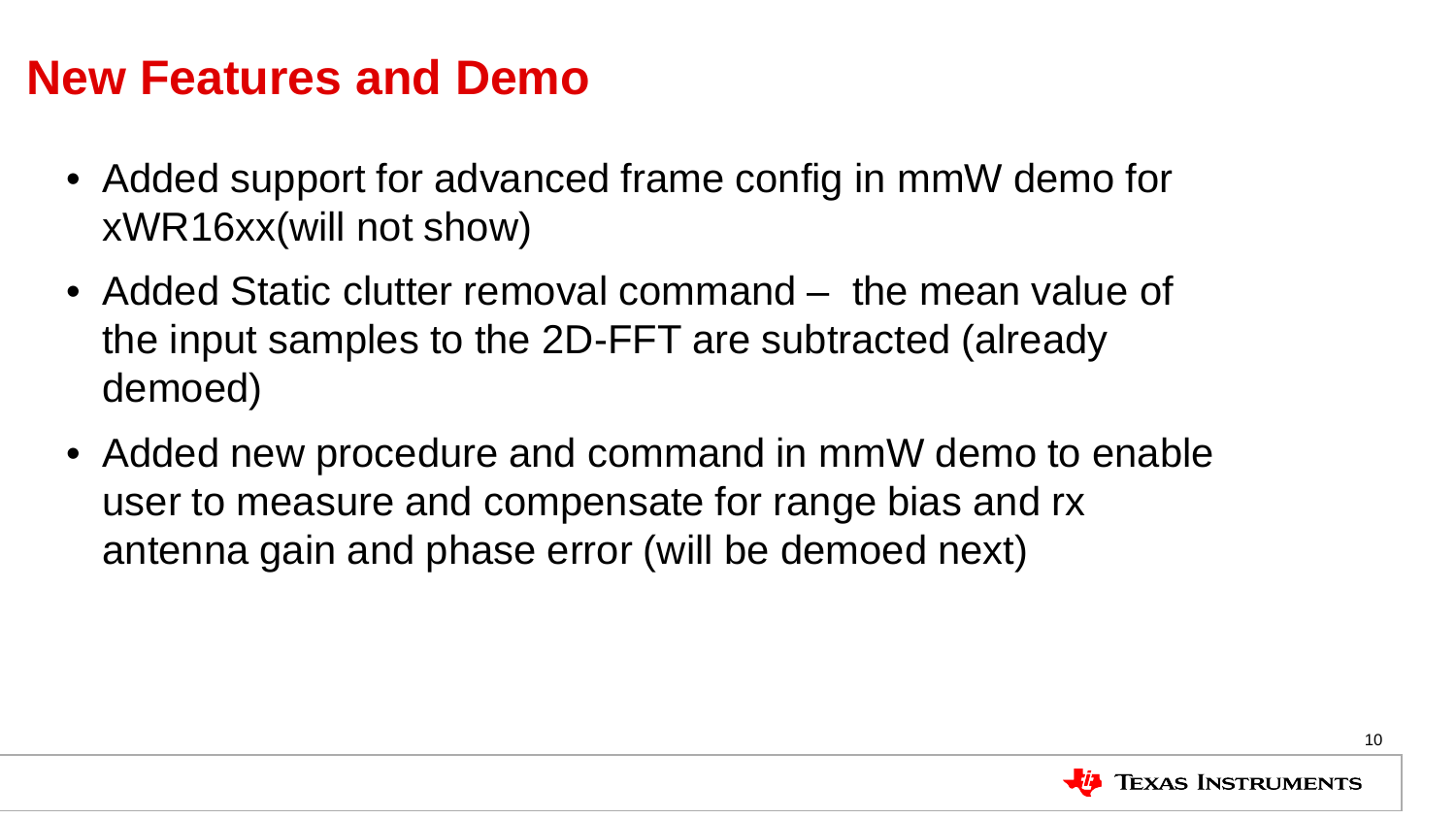### **Range Bias and Rx Channel Gain/Phase Measurement and Compensation**

- Place a strong target at distance X (> 50cm)
- Use the included profile\_calibration.cfg, set command:
	- measureRangeBiasAndRxChanPhase 1 X D
	- D is the distance of a few range bins
- Start the sensor with the configuration file
- The measurement results are written out on the CLI port
- The command printed out on Range Resolution (m)  $0.042$ 0.047 Maximum Unambiguous Range (m)  $7.48$ the CLI now can be copied and Maximum Radial Velocity (m/s) pasted in any configuration file for correction purposes



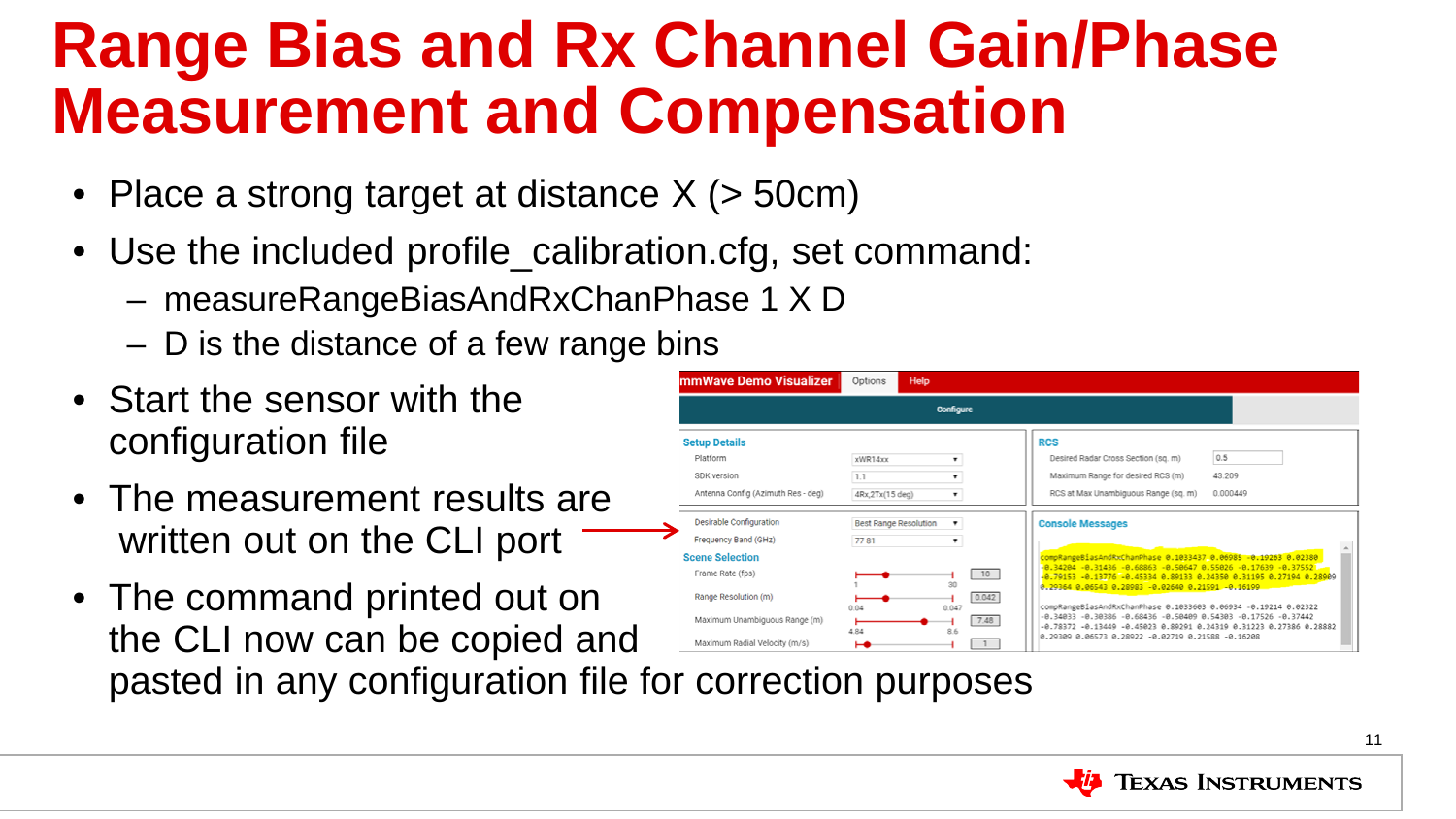### **Range Bias and Rx Channel Gain/Phase Measurement and Compensation**

- The range bias and RX channel gain offset will compensate for the inherent offset due to signal chain processing delays and board delays
- The phase measurement offset compensates for the phase delay between receivers to give a linear phase response between receivers
- compRangeBiasAndRxChanPhase <rangeBias> <Re(0,0)>  $\langle 1 m(0,0) \rangle$   $\langle Re(0,1) \rangle$   $\langle Im(0,1) \rangle$  ...  $\langle Re(0,R-1) \rangle$   $\langle Im(0,R-1) \rangle$  $<$ Re(1,0)  $>$   $<$ Im(1,0)  $>$  ...  $<$ Re(T-1,R-1)  $>$   $<$ Im(T-1,R-1)  $>$

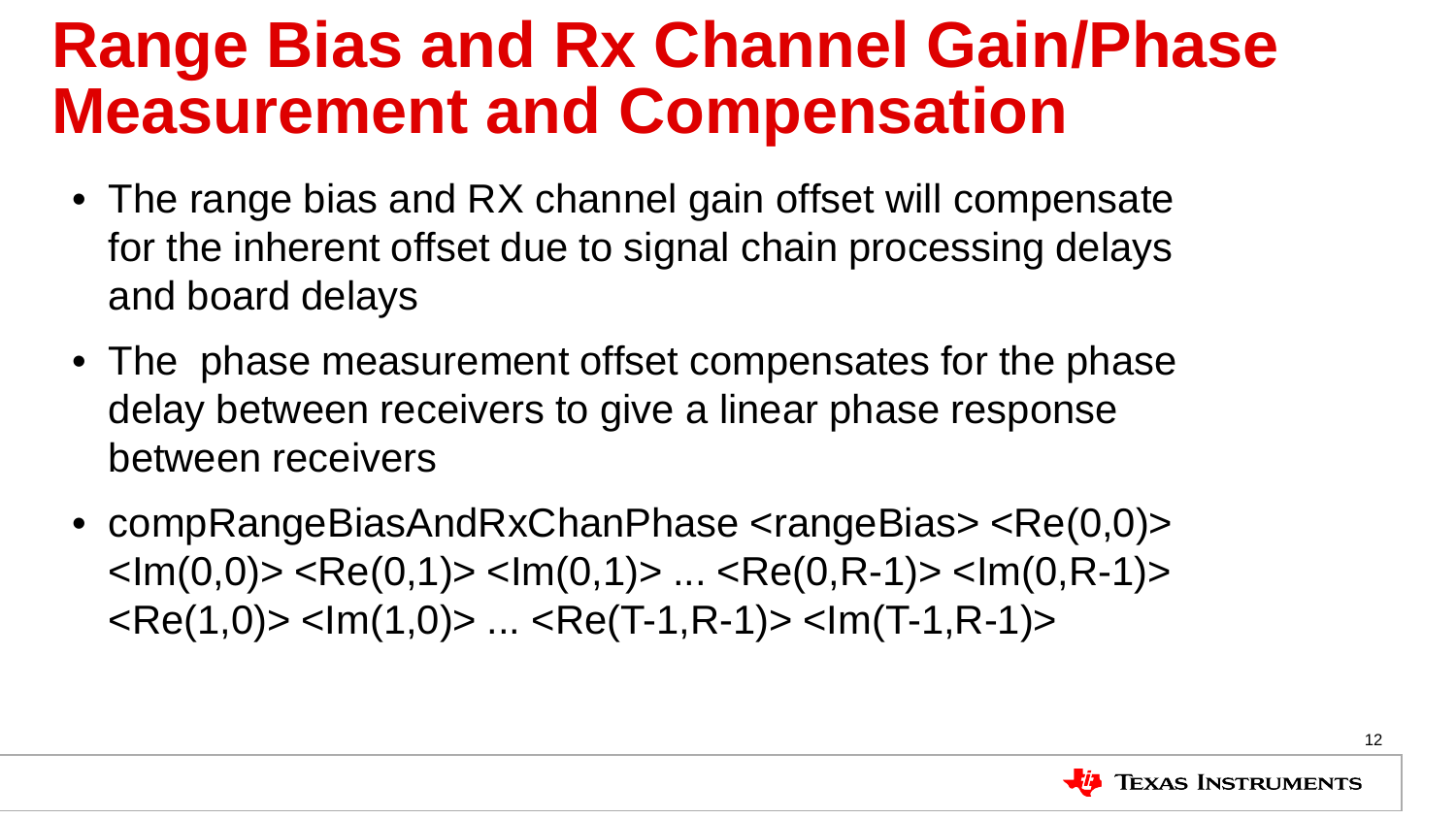#### **Useful Links**

- Mmwave demo visualizer
	- [https://dev.ti.com/gallery/view/mmwave/mmWave\\_Demo\\_Visualizer/](https://dev.ti.com/gallery/view/mmwave/mmWave_Demo_Visualizer/)
	- Or search mmwave demo at [https://dev.ti.com/gallery.](https://dev.ti.com/gallery) Visualizer can be downloaded for off-line usage as well.
	- [Mmwave demo visualizer user guide](http://www.ti.com/lit/ug/swru529a/swru529a.pdf)
- Mmwave SDK:<http://www.ti.com/tool/mmwave-sdk>
	- SDK user guide is located under SDK\_Install\_DIR/docs
- Chirp design tool: **[Mmwave Sensing Estimator](https://dev.ti.com/gallery/view/1792614/mmWaveSensingEstimator/)**

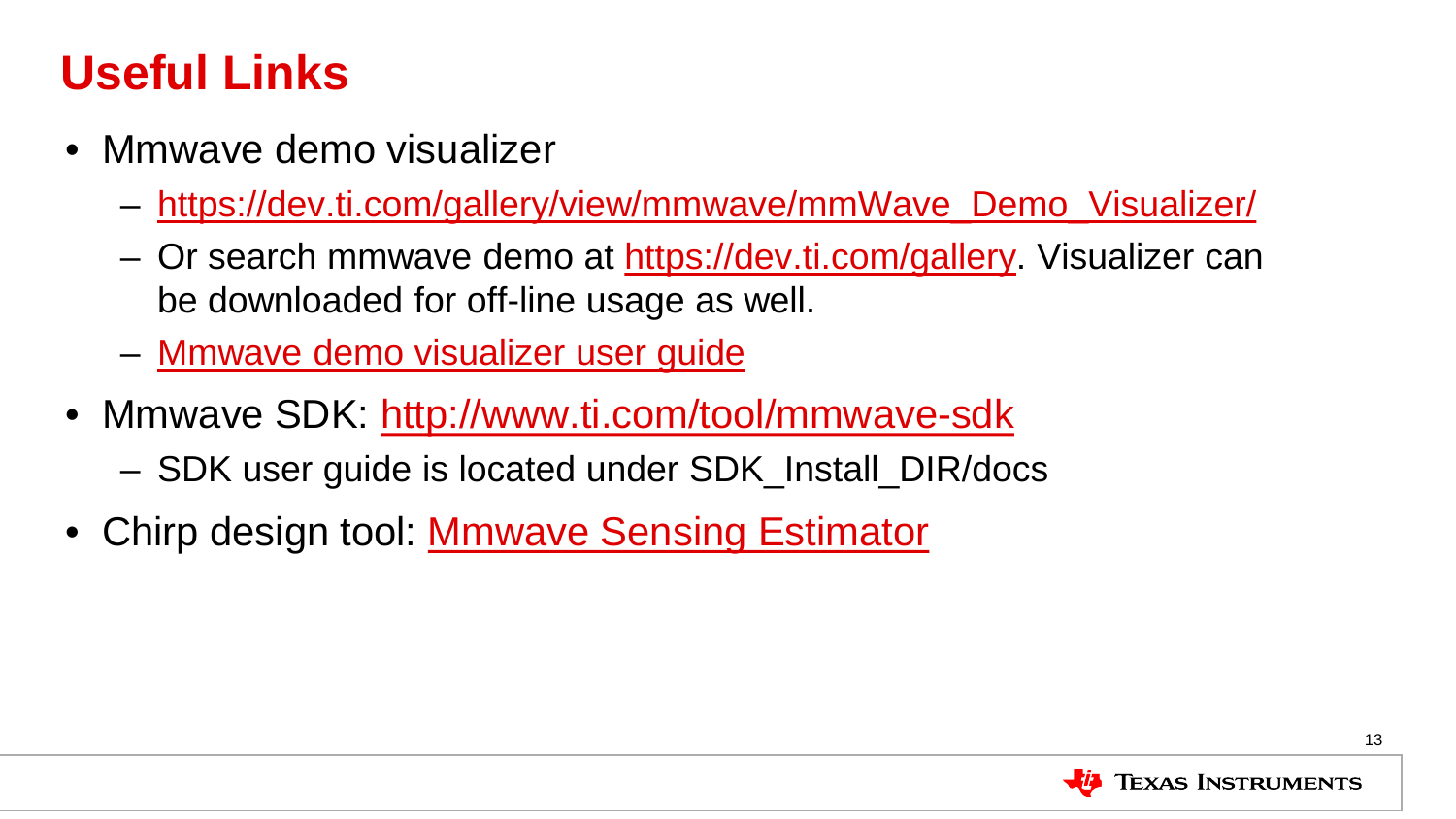### **Backups/Deleted**

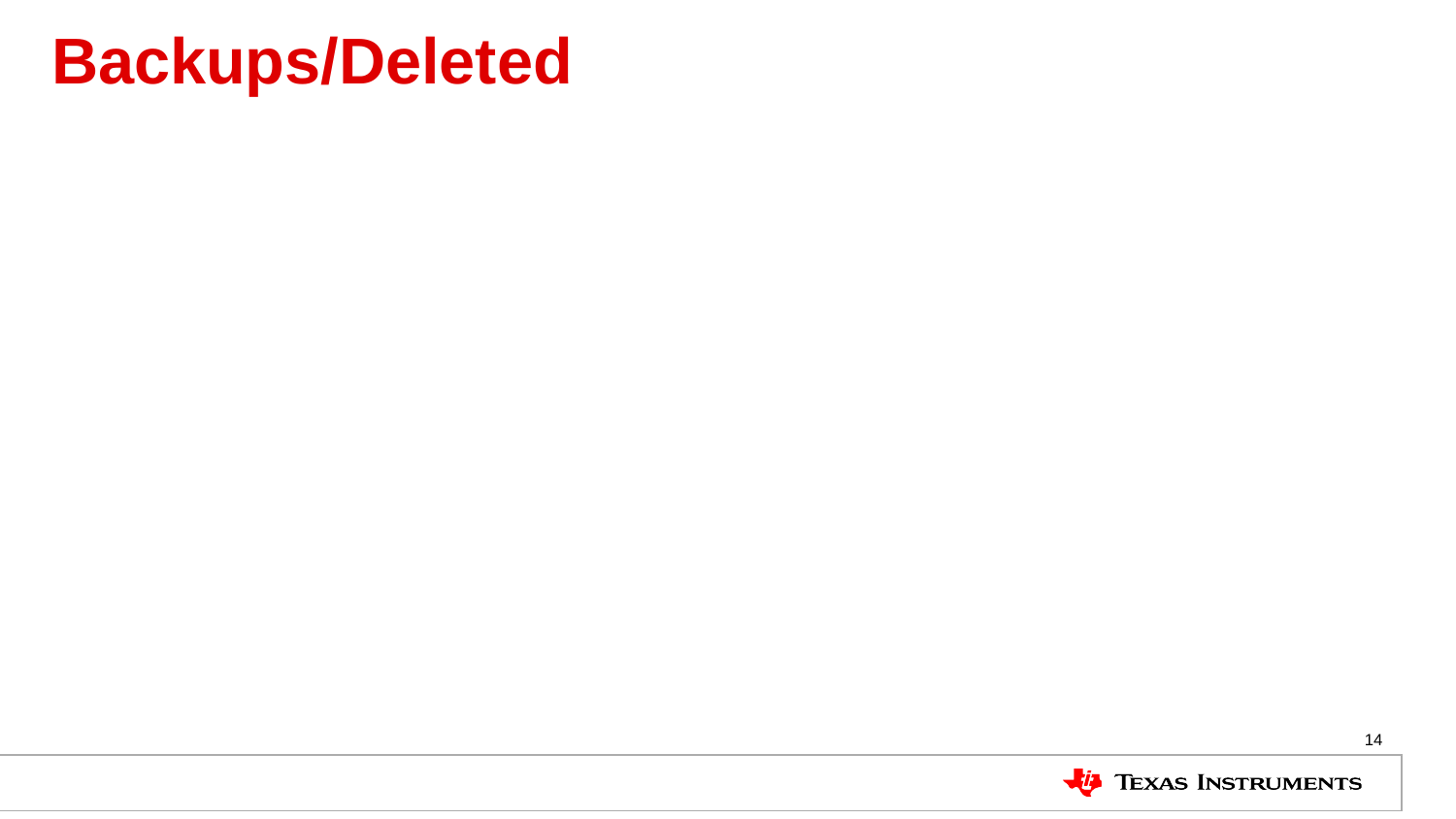### **Demo in Visualizer (placeholder)**

- Online Visualizer link (include download location),
- help menu showing the user guide link,
- show the uart ports
- Reset EVM, will show in the console the EVM platform/SDK version
- Introduce the two tabs of visualizer

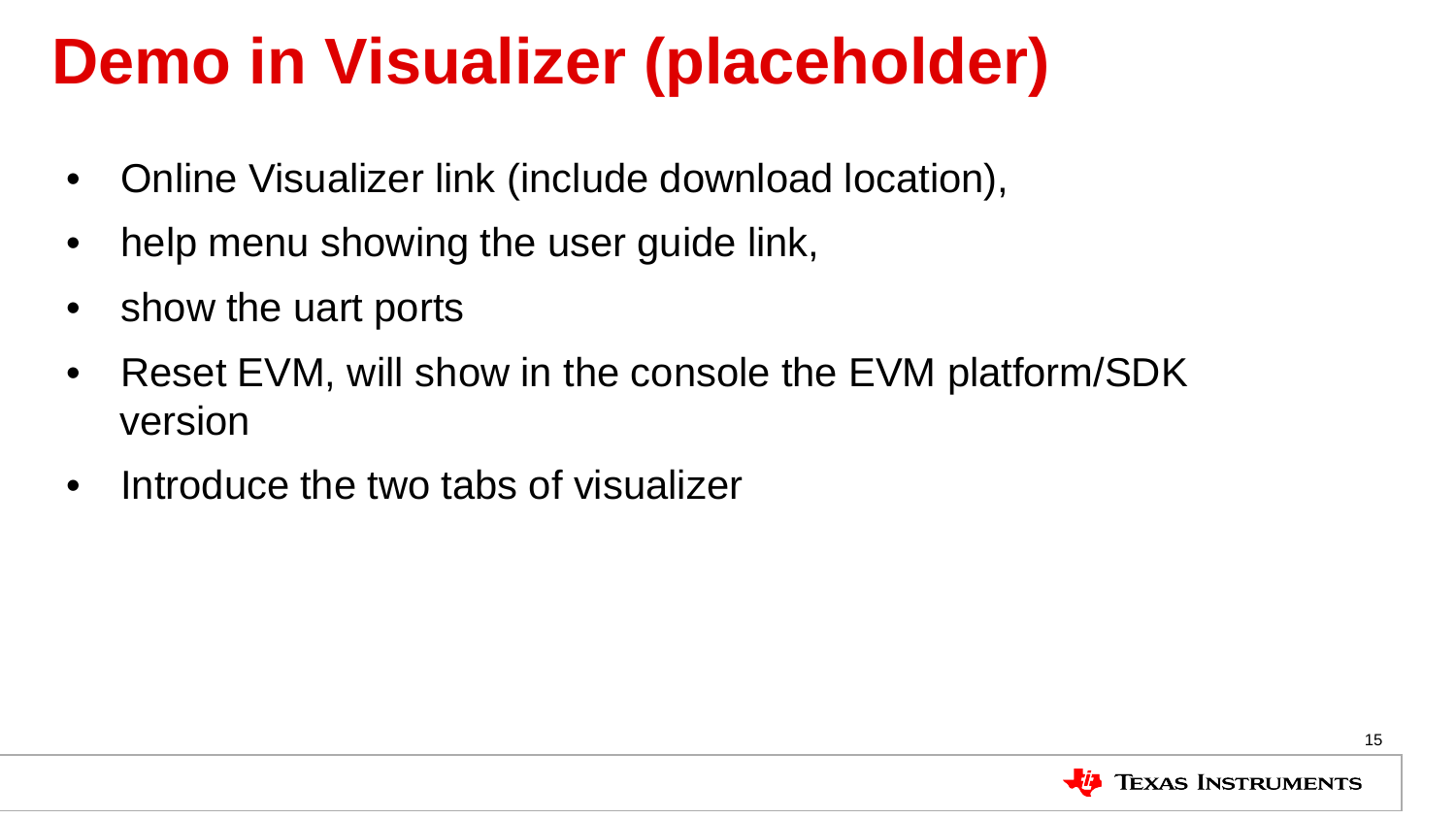### **Mmwave Demo Visualizer (placeholder)**

- Two tabs Configure and Plots
	- Plots enables user to load existing configuration files
	- Configure provides more flexibility
	- Either case, the CLI commands are shown in the Configure tab console messages, and all plots are in Plots tab
- Configure Tab
	- Scene Selection/Object Detection/Plot selection options
	- Configurations can be saved
- Plots Tab
	- X-Y scatter plot, 3D plot, Range Profile, Doppler-Range plots….
	- Display parameters selection

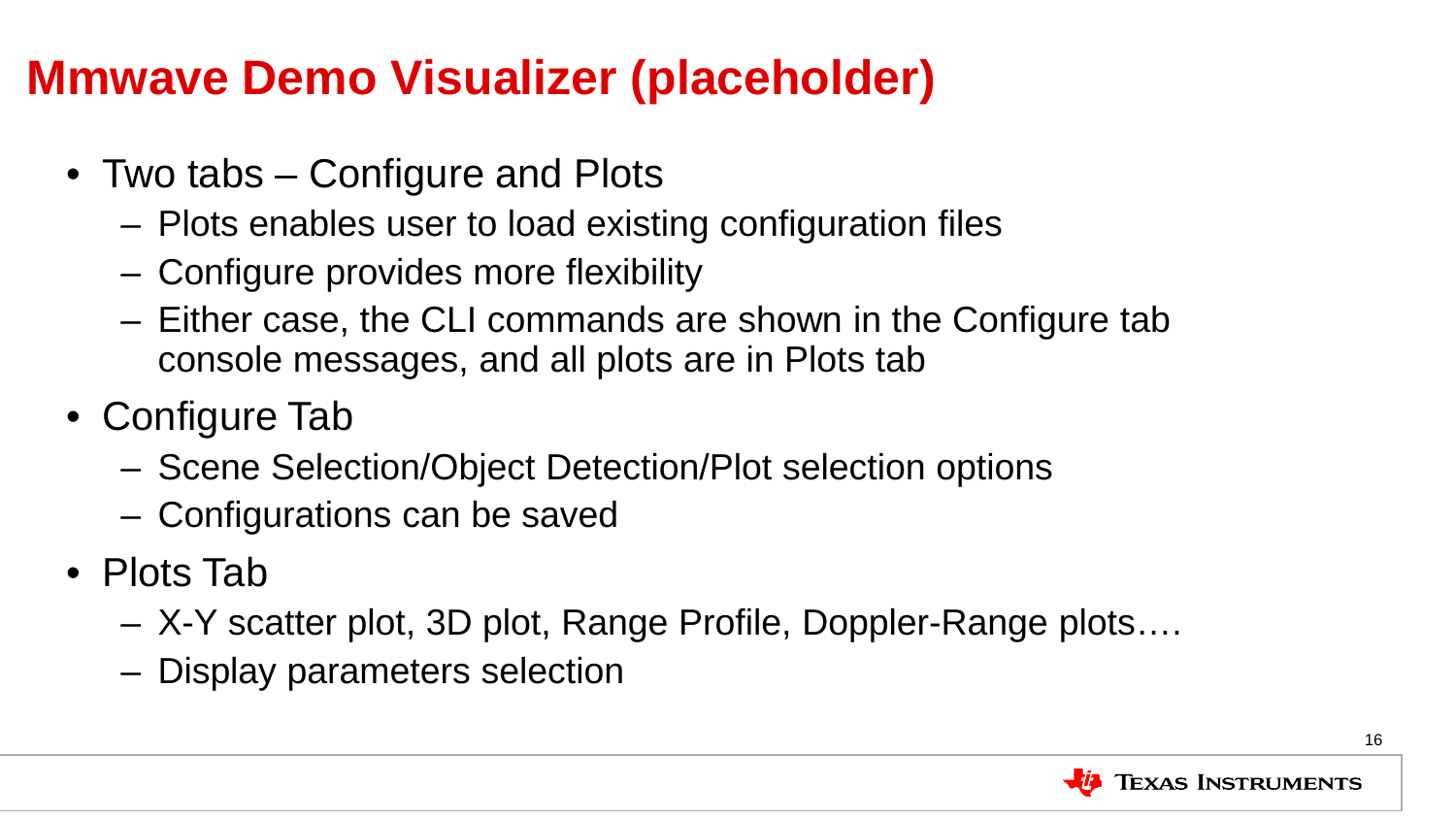### **The effect on configuration**

- Antenna Config-corresponds to channelCfg setting (note, requires a reset of board for this change)
- Desirable Configuration gives pre-optimized cfgs
- Frequency Band directly affect range resolution and profileCfg
- Frame Rate corresponds to the frameCfg parameter
- The rest of Scene Selection gauges will affect the profileCfg
	- Scene Selection/Object Detection/Plot selection options
	- Configurations can be saved
- Plot selection corresponds to guiMonitor command
- Mention of clutterRemoval and cfarCfg (will demo later)

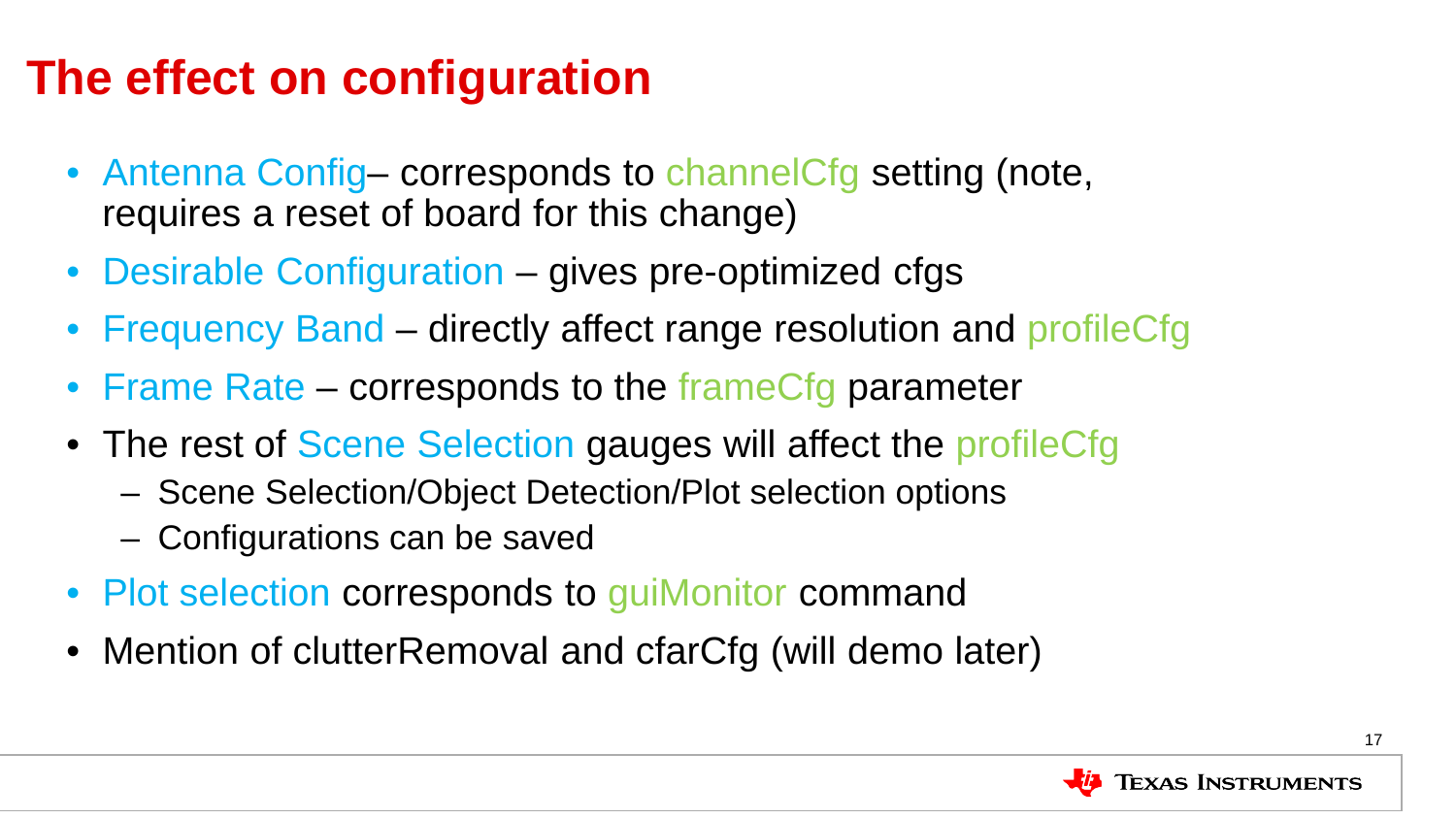### **Plots tab**

- Load cfg button
- Sensor Start, will change to Sensor Stop when click
- Talk about display parameters in following sequence:
	- Chirp/frame
	- Scene
	- Profiling

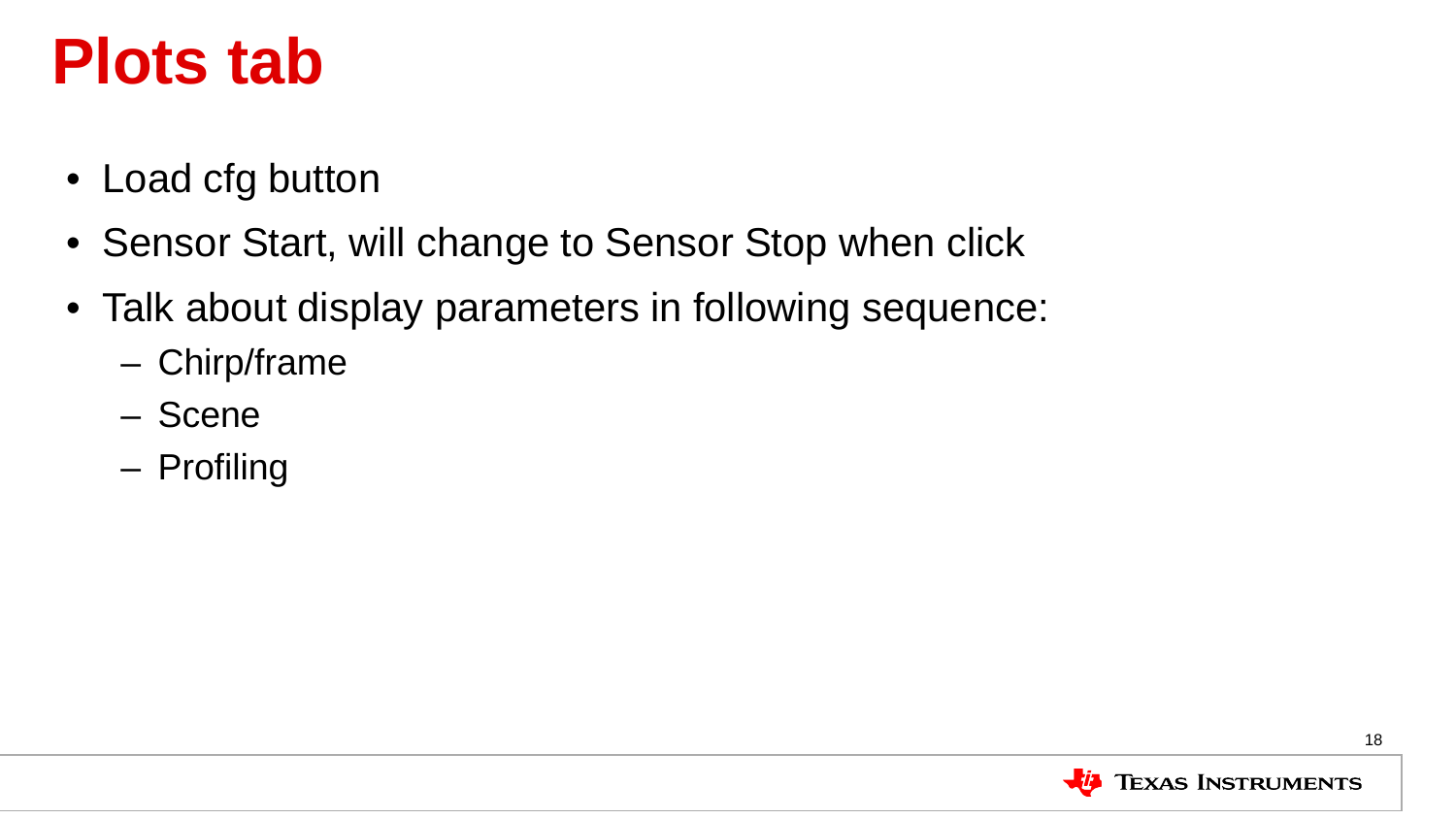## **Plots tab (cont)**

- Talk about the X-Y plots and range plots.
	- Dots correlation all for detected objects
	- Noise profile vs range profile
	- Dot location, moving object from left to right
	- Show the zoom-in/pan feature of the plots
- Doppler map, dots also corresponds to the object, doing a hand gesture showing positive value when moving away and vice versa
- Demonstrate Cfar threshold setting and clutter removal effect

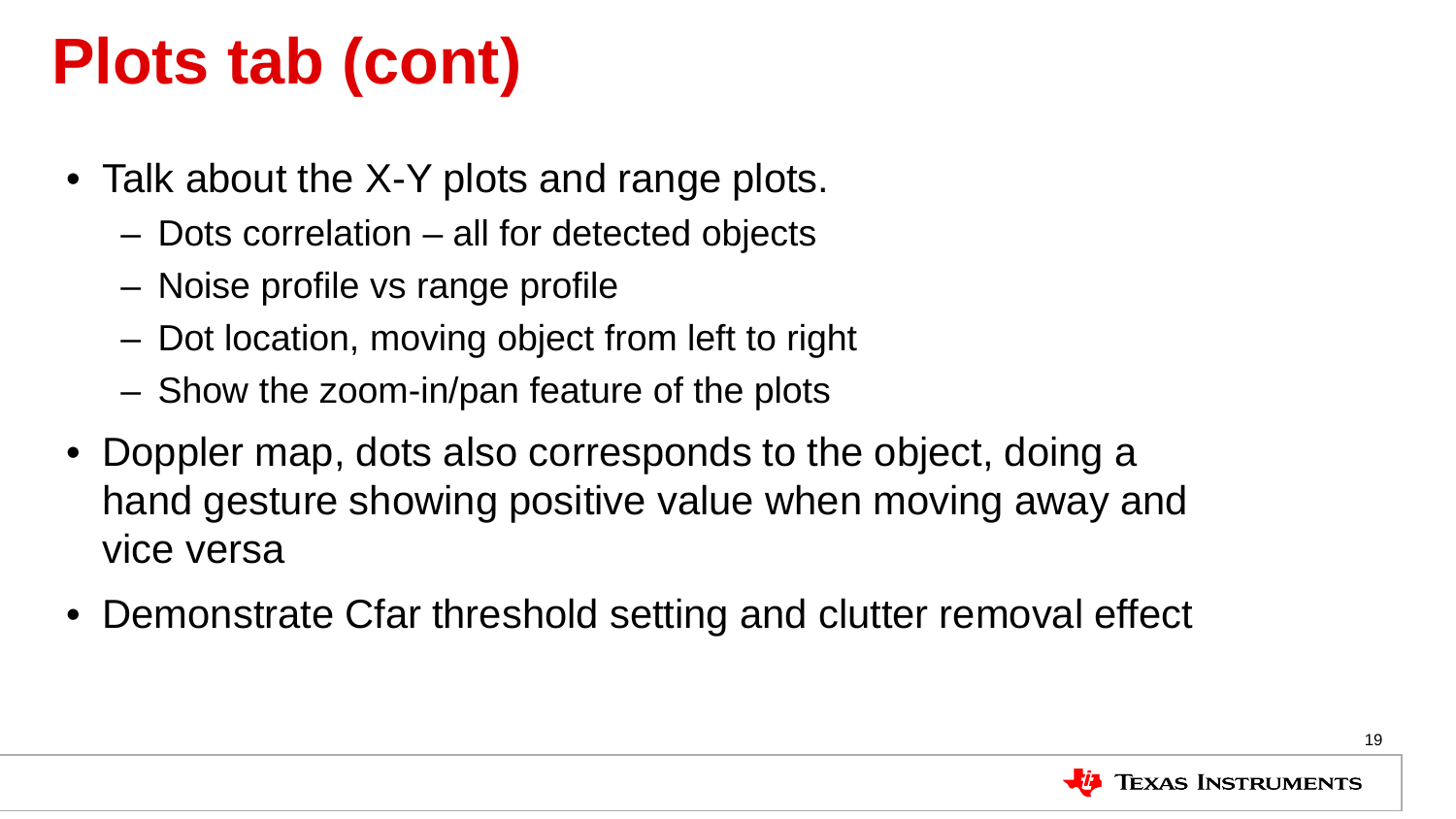## **Plots tab (cont)**

- Select Range Azimuth Heat Map
	- Make sure to point the darkest point corresponds to the object
	- Change object angle
- Select Range Doppler Heat Map
	- Mention that two heat maps are not to be selected at the same time due to UART speed limitation
	- Make sure to point the darkest point corresponds to the object
	- Do a hand gesture again to show how the doppler heat map change

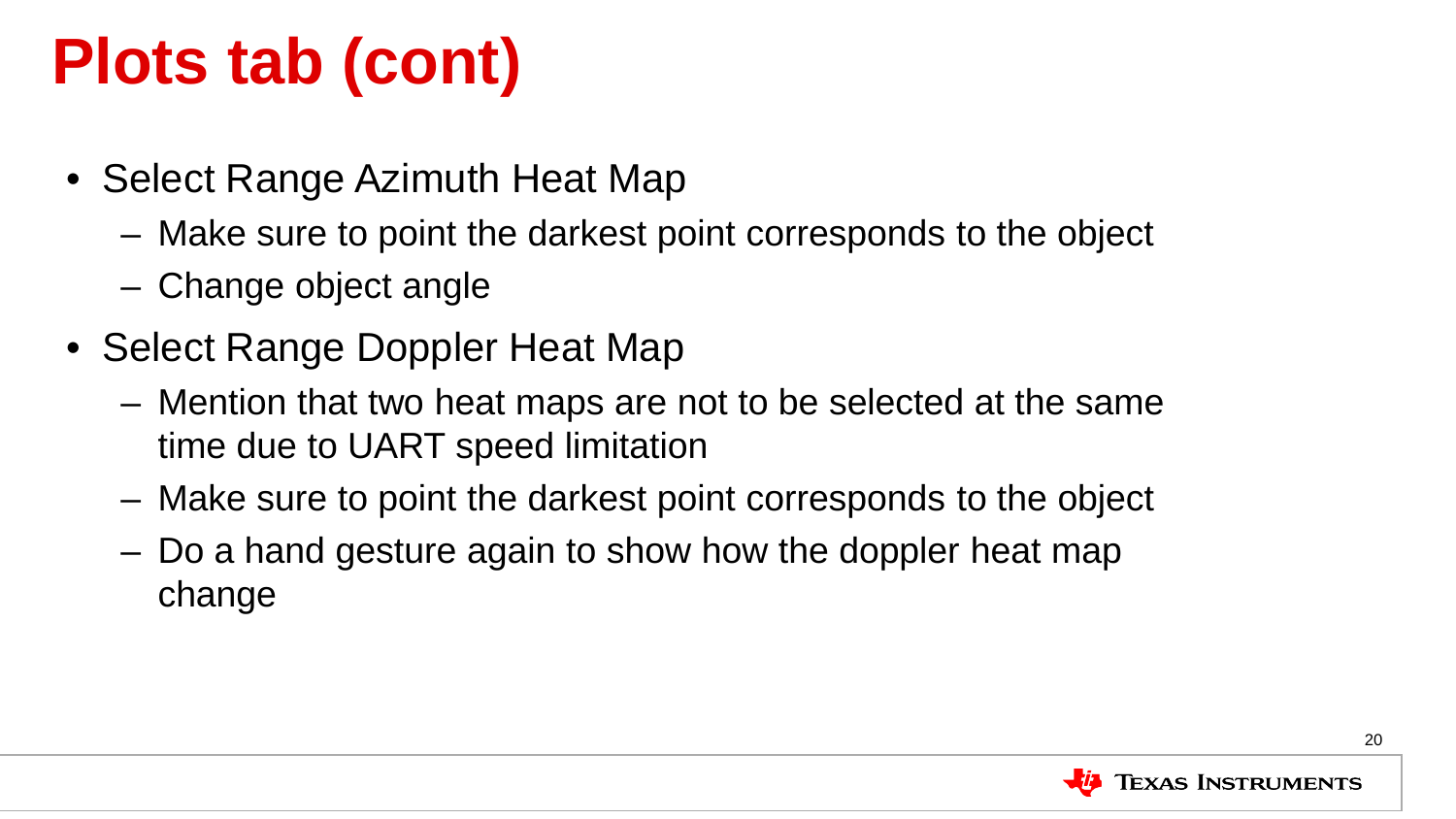### **Common commands of xwr1443 and xwr1642**

• dfeDataOutputMode • channelCfg • adcCfg • profileCfg • chirpCfg • frameCf • compRangeBiasAndRxChanPhase Same as SDK1.0 Added in SDK1.1: for range bias and rx antenna gain/phase offset